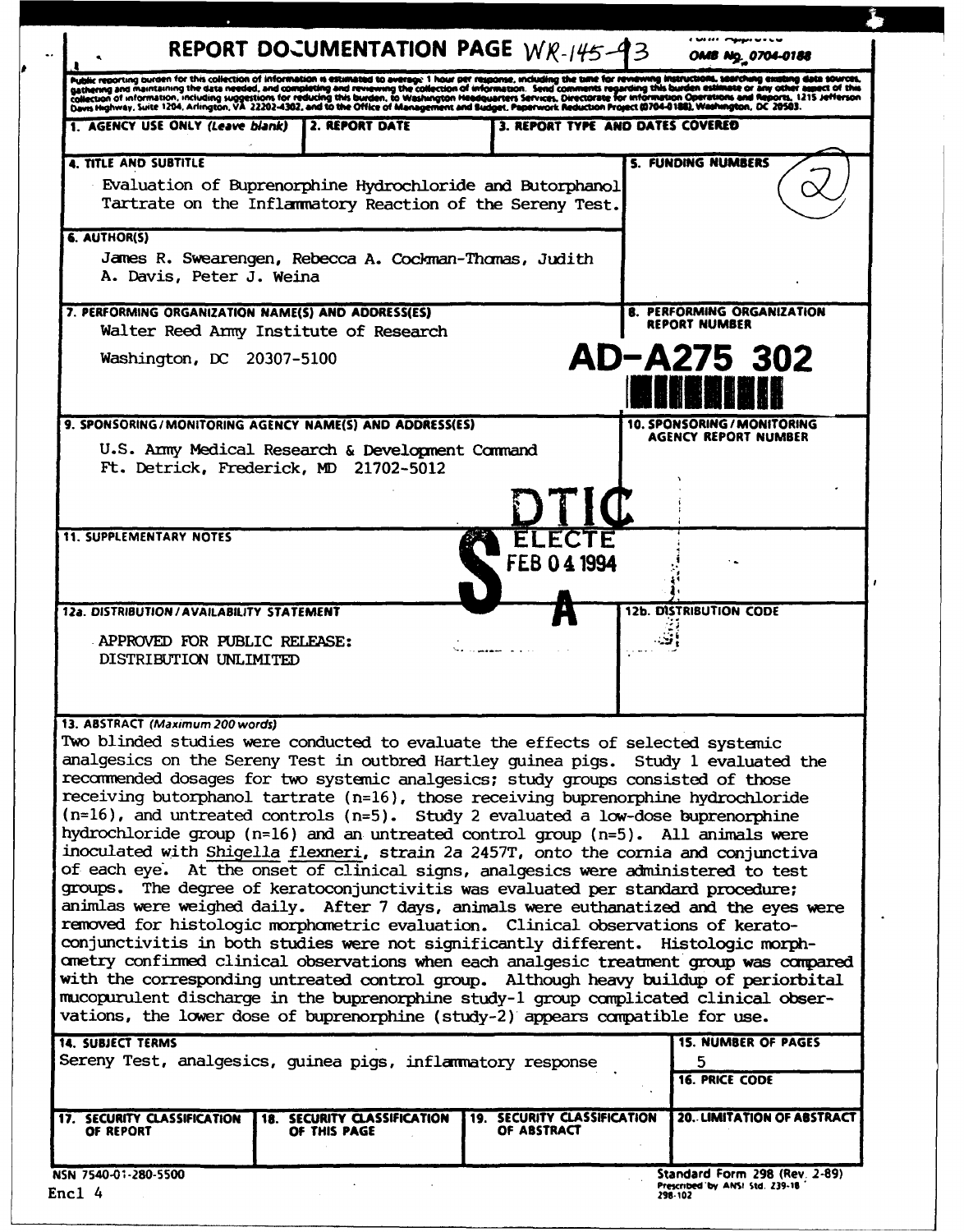فأبسد سيشمط

# Evaluation of Butorphanol Tartrate and Buprenorphine Hydrochloride on the Inflammatory Reaction of the Sereny Test

James R. Swearengen, Rebecca A. Cockman-Thomas, Judith A. Davis, and Peter J. Weina

Abstract I Invasion of the ocular epithelia of guinea pigs by virulent *ShigeUa* organisms, eliciting keratocon. junctivitis, is the basis of the Sereny Test (SI). This test has been used to ascertain the virulence of *ShigeUra* strains and more recently to screen candidate Shigella vaccines for efficacy. This test undoubtedly causes pain in test animals; however, recommendation for use of local analgesics/anesthetics has not been accepted because of concern that these topical agents may affect the ability of the *ShigeUa* organisms to invade the ocular epithelia or have a physiologic effect on the inflammatory process. Similarly, investigators are hesitant to use systemic analgesics in conjunction with the ST.

Two blinded studies were conducted to evaluate the effects of selected systemic analgesics on the ST in outbred Hartley guinea pigs. Study 1 evaluated the recommended dosages for two systemic analgesics; study groups consisted of those receiving butorphanol tartrate (n = 16), those receiving buprenorphine hydrochloride (n **=** 16), and untreated controls (n **a** 5). Study 2 evaluated a low-dose buprenorphine hydrochloride group (n = 16) and an untreated control group (n = 5). All animals were inoculated with Shigella flexneri, strain 2a 2457T, onto the cornea and conjunctiva of each eye. At the onset of clinical signs, analgesics were administered to test groups. The degree of keratoconjunctivitis was evaluated per standard procedure; animals were weighed daily. After 7 days, animals were euthanatized and the eyes were removed for histologic morphometric evaluation.

Clinical observations of keratoconjunctivitis in both studies were not sign-. icantly different. Histologic morphometry confirmed clinical observations when each analgesic treatment group was compared with the corresponding untreated control group. Mean individual weight gains were less in all analgesic groups when compared with their untreated control group and were attributed to opioid-induced sedation. Our findings suggest that agonist-antagonist opioid analgesics do not interfere with the inflammatory response of the ST. Although heavy buildup of periorbital mucopurulent discharge in the buprenorphine study-i group complicated clinical observations, the lower dose of buprenorphine (study 2) appears compatible for use with the ST, on the basis of noninterference with the inflammatory reaction, logistical advantages over butorphanol, and minimal interference with making clinical observations.

The Sereny Test (ST) has been used in the study of viru- form; therefore, researchers have used the ST in the guinea

lence of the *Shigella* species of bacteria for over 35 years (1). pig as a small animal model to evaluate efficacy of vaccine Ability of Shigella organisms to invade the conjunctival and candidates by intraocular challenge. Guinea pigs are inocucorneal epithelium, proliferate, and induce keratoconjunc- lated with the candidate vaccine at specified time intervals. tivitis in mice, rabbits, and guinea pigs provides a model sys- Following significant antibody titer development, the ST is tem that imitates the natural process of Shigella invasion of conducted and the candidate vaccine evaluated on the basis the intestinal mucosa (2). Development of keratoconjunctivitis of the degree of inflammation that develops. Our Institutional is most reproducible in the guinea pig (2), making this model Animal Care and Use Committee (IACUC) raised concerns highly popular for testing the virulence of *Shigella* strains about the lack of analgesics in conjunction with the ST as well as for measuring the protective efficacy and immuno- because of the extensive ocular lesions that result from the genicity of candidate vaccine strains (3). <br> procedure in naive and hypoimmune animals. Topical anal-Researchers in our institute have used the ST as a model gesics were ruled out because the ability of the organisms to to test efficacy of candidate vaccine strains against shigel- invade the ocular epithelium could be disrupted with the losis. Previously, the only models available for vaccine effi- addition of topical ointments or solutions. However, the cacy testing were nonhuman primates and humans (4, 5). IACUC was interested in whether systemic analgesics would These vaccine trials are both expensive and difficult to per- alter the inflammatory response. The IACUC pointed out Division of Veterinary Medicine, Walter Reed Army Institute of Research, that there is an increasing awareness of the need to provide Washington, DC 20307-5100. adequate analmesia for exverimental animals and unless



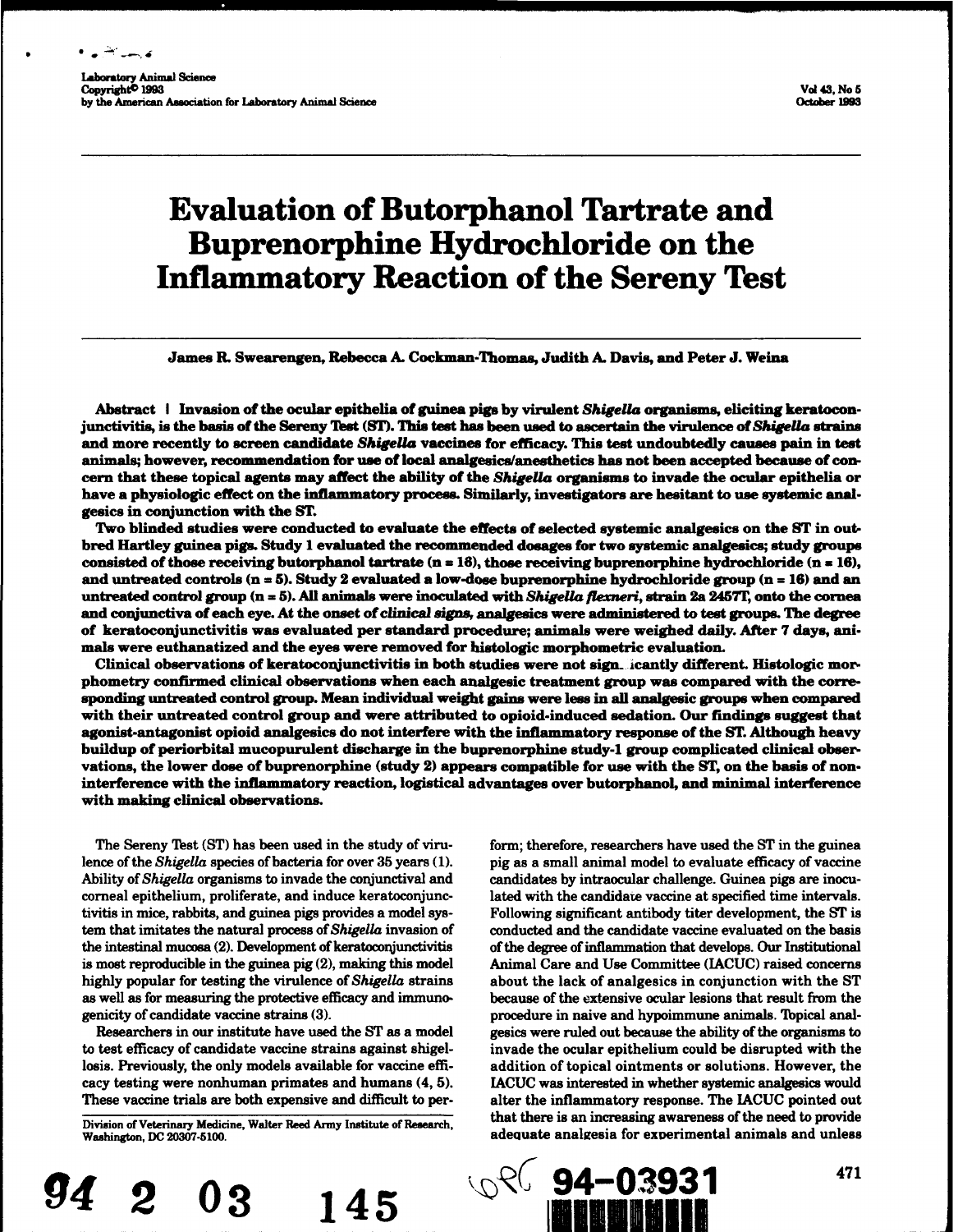Vol 43, No 5 Laboratory Animal Science October 1993

documentation proves otherwise, pain relief must be consid- tion of the organisms over the conjunctiva and cornea. Ocular ered essential. At the request of the IACUC, this study was inoculations and treatments were performed independently designed to objectively evaluate the use of two different sys- from observations of inflammation by separate individuals.

guinea pigs (Crl:(HA)BR, VAF/Plus®, Charles River Laboratories, Wilmington, MA), weighing 250 to 300 g, were used tion (hyperemia of conjunctiva, epiphora, exudation), each in this study. The guinea pigs were purchased antibody-free affected guinea pig received either butorphanol tartrate or to Sendai virus, pneumonia virus of mice, reovirus type 3, buprenorphine hydrochloride according to their assigned lymphocytic choriomeningitis virus, and Mycoplasma pul- group. Butorphanol was administered at a dosage of 0.043 *monis* and underwent a 10-day quarantine. They were singly mg/kg, q 8 h (6), subcutaneously into the dorsal aspect of the housed in polycarbonate cages (Lab Products, Inc., Maywood, neck. Buprenorphine was administered in the same manner NJ) measuring  $18 \times 9 \times 8$  cm on hardwood bedding (Beta- at a dosage of 0.05 mg/kg, q 12 h (7) in study 1 and at a dosage Chip®, Northeastern Product Corporation, Warrensburg, NY). of 0.025 mg/kg, q 12 h in study 2. A clinical description of The guinea pigs were provided Guinea Pig Chow/5025® each affected eye was made during each observation and the<br>(Purina Mills, Inc., St. Louis, MO) and tap water ad *i*ibitum. animals were weighed daily. (Purina Mills, Inc., St. Louis, MO) and tap water ad *i*ibitum. Environmental conditions provided 10 to 15 changes per hour Clinical descriptions of eyes were categorized into one of of  $100\%$  conditioned fresh air, a temperature range of 24 to three types: negative, weak positive, and positive. Weak pos-25°C, relative humidity between 40 and 70%, and a 12-hour itive eyes had only signs of conjunctival inflammation that light:dark photoperiod with no twilight. All animals were included conjunctival hyperemia and epiphora or purulent individually identified with the Electronic Laboratory Animal exudate, but no corneal opacities. Positive eyes had corneal Monitoring System (ELAMS®, BioMedic Data Systems, Inc., opacities or ulcerations in addition to conjunctival inflam-Maywood, NJ). mation.

was virulent and capable of causing clinical disease in humans, was euthanatized in a carbon dioxide chamber. The eyes were appropriate biohazard precautions were taken throughout removed and fixed in buffered 10% formalin. Following fixathe course of the study. tion, each eye was embedded in paraffin and sectioned

this study because they are generally considered the most 5-micrometer increments and prepared with Movat stain. potent analgesics. They also act specifically on opiate recep- Histologic morphometry was used to calculate the thickness tors, with highest binding affinity in the central nervous sys- of the cornea centered on the anterior chamber. Measurements tem. Two systemic analgesics chosen for evaluation were for each cornea were made in 0.01-micrometer increments. butorphanol tartrate (Torbutrol®, Fort Dodge Laboratories, Two sections of each eye were measured for a total of four Fort Dodge, IA) and buprenorphine hydrochloride (Buprenex®, sections per animal. After measurements were recorded, ani-Norwich Eaton Pharmaceuticals Inc., Norwich, NJ). Com- mal identifications were revealed and measurements collated parative anesthetic efficacy was not a consideration in these according to assigned groups. studies. The primary concern was to investigate the poten-**Statistical analysis:** Clinical observations were evalutial use of systemic analgesics without modifying the inflam- ated by arranging the data into ordered categories and commatory ocular response in the ST. **paring groups with the Wilcoxon rank sum test**. Each eye

study 1, both analgesics were evaluated at recommended  $0 -$  negative; 1 - weak positive; and 2 - positive. The score dosages. Each analgesic test group contained 16 animals, 8 for each animal was then determined by averaging the scores female and 8 male animals. An untreated control group of for both eyes. two males and three females was used. A small untreated Comparisons of individual weight gain between groups control group was justified because of a near 100% positive were also evaluated with the Wilcoxon rank sum test. reaction rate seen with the ST when using a virulent *ShigeUa* Morphometry measurements were compared by calculating strain. Seven uninoculated animals were used for histologic the mean and standard deviation for each group and using morphometric comparisons at the end of the study. Study  $2$  Student's t test to determine differences between groups. An was performed to evaluate a lower dosage of buprenorphine; unexpected finding of increased incidence of periorbital mucotest and control groups were the same size with two uninoc- purulent buildup was evaluated with Fischer's exact test. ulated animals used for morphometry comparisons. Each of the analgesic test groups and untreated control groups were<br>inoculated with 0.05 ml of *Shigella flexneri*, strain 2a 2457T Clinical observations of all inocula (approximately 5 x **108** organisms), onto the cornea and con- mal ST progression patterns (Table 1). One animal in each junctiva of each eye. The eyelids were massaged open and study had a weak positive reaction at postinoculation (pi) shut for approximately 30 seconds to ensure even distribu- hour 8. The majority of animals (96.5%) had either weak

temic analgesics with the ST. The identification of the test and control group animals were confidential until the end of each study.

**Materials and Methods** Each animal was observed twice daily for 7 days following<br>Thirty-four male and 33 female outbred Hartley conjunctival inoculation. All observations were performed by **Animals:** Thirty-four male and 33 female outbred Hartley conjunctival inoculation. All observations were performed by<br>inea pigs (Crl:(HA)BR, VAF/Plus®, Charles River Labora- one trained observer. At the first signs of ocu

Biohazard precautions: Since the strain of *Shigella* used At the end of the 7-day observation period, each animal Analgesics: Systemic opioid analgesics were chosen for through the center of the cornea on a longitudinal axis at

Experimental design: Two studies were performed. In was given a numerical score based on clinical signs as follows:

Clinical observations of all inoculated groups followed nor-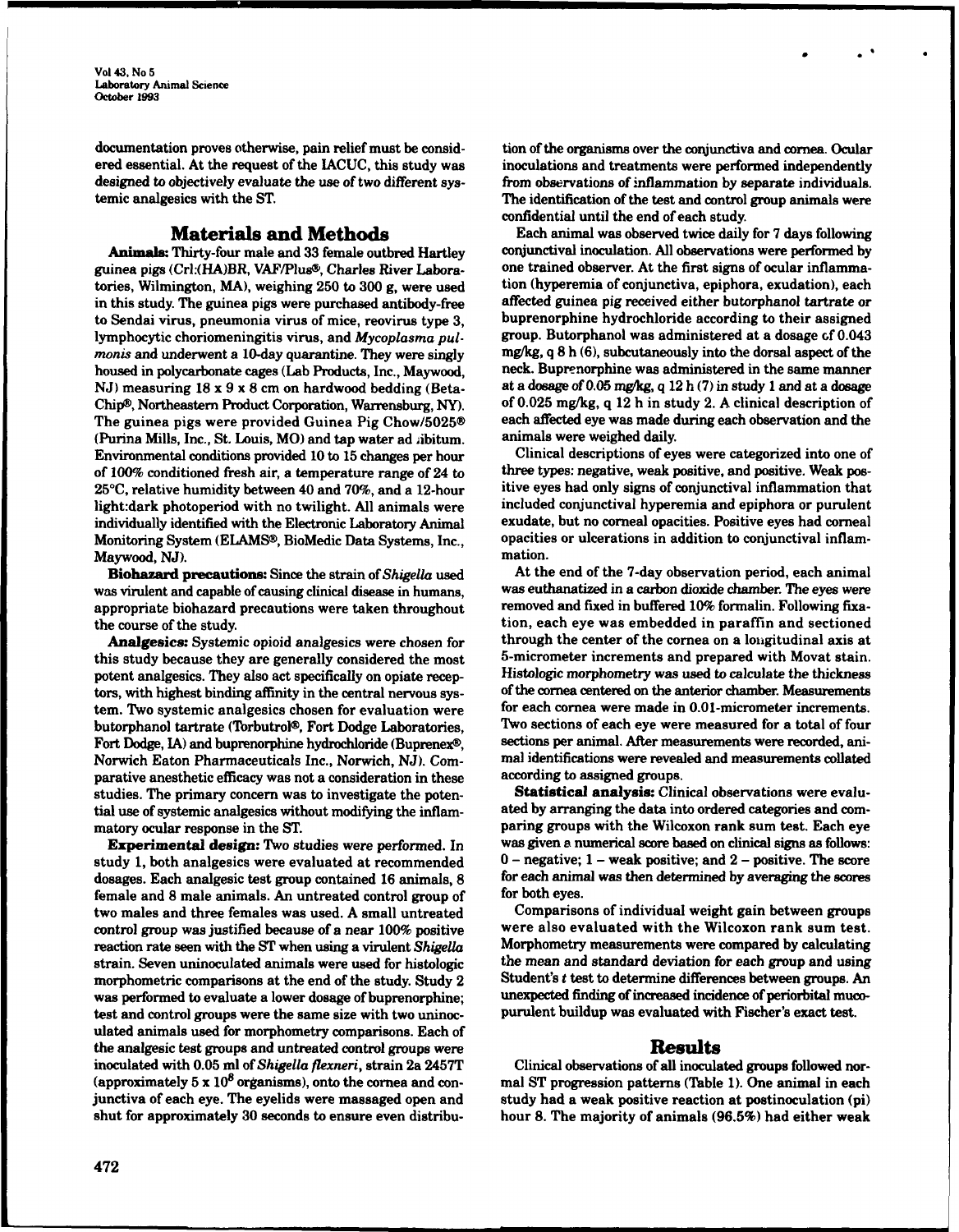| <b>Table 1. Progression of ocular lesions in guinea pigs after</b> |  |  |
|--------------------------------------------------------------------|--|--|
| inoculation of Shigella flexneri, strain 2a 2457T, onto            |  |  |
| the cornea and conjunctiva of each eye                             |  |  |

| <b>Hours after</b><br>inoculation |         |    |    | Graded responses |         |    |
|-----------------------------------|---------|----|----|------------------|---------|----|
|                                   | Study 1 |    |    |                  | Study 2 |    |
|                                   | 0       |    |    |                  |         | 2  |
| 8                                 | 73Ь     |    | o  | 41b              |         | o  |
| 24                                | 5       | 60 | 9  | 0                | 2       | 40 |
| $\overline{36}$                   | 3       | 12 | 59 | 0                | 2       | 40 |
| 48                                |         | 3  | 70 | 0                | 0       | 42 |
| 72                                |         | 2  | 71 | 0                | 0       | 42 |
| 168                               |         | 2  | 72 | c                | O       | 42 |

**Alumerical score based on ophthalmic clinical signs:**  $0 =$  **negative,**  $1 =$  **weak**  $positive, 2 = positive.$ 

Number of eyes, no differences were found between study and control groups, therefore data were pooled.



Figure 1. Corneal thickness measurements for groups of guinea pigs in study 1.

positive or positive reactions between pi hour 8 and 24. On day 7 of study 1, 97.3% of the eyes were graded as positive and 2.7% weak positive. There was 100% positive reaction on day 7 of study 2. Only the data from the endpoint of each study were used for statistical comparison. The mean score for each animal was calculated for the three groups of study 1 and the two groups of study 2 (Table 2). Clinical observations were not significantly different  $(P > 0.25)$  between any analgesic treatment group and the corresponding untreated control group of either study or between the two analgesic treatment groups of study 1.

The means and standard deviations were calculated for morphometry measurements of corneal thickening for each study group. A group of normal guinea pig corneas was also evaluated with each study to demonstrate the extent of corneal involvement in the inoculated groups. Statistical analysis of results of study 1 revealed no significant difference between the butorphanol group and the untreated control group ( $P > 0.25$ ), between the buprenorphine group and the untreated control group ( $P > 0.12$ ), or between either analgesic group ( $P > 0.25$ ; Figure 1). Results of study 2 were also not significantly different  $(P > 0.25)$  between the low-dose buprenorphine group and the untreated control group (Figure 2). All inoculated groups had obvious differences  $(P < 0.0001)$ in corneal thickening, compared with normal corneas.

|  |  |  | Table 2. Sereny Tests scoring of keratoconjunctivitis |
|--|--|--|-------------------------------------------------------|
|--|--|--|-------------------------------------------------------|

| Study                                | Mean eye scores |     |  |
|--------------------------------------|-----------------|-----|--|
| group                                | 1.5             | 2.0 |  |
| Butorphanol                          |                 | 15  |  |
| Buprenorphine (study 1) <sup>b</sup> | O<br>O          | 16  |  |
| <b>Buprenorphine (study 2):</b>      |                 | 16  |  |
| Untreated                            | 1d              |     |  |
|                                      | . .             |     |  |

**Eve scores for each animal were averaged to obtain final score** bBuprenorphine dosage of 0.05 mg/kg.

Buprenorphine dosage of 0.025 mg/kg.

dControl animal, study 1.







Figure 3. Representative ocular lesions, day 7 after inoculation. Notice hyperemia and corneal thickening.

Study-2 inoculated animals had an obvious increase in corneal thickening when compared with study-1 inoculated animals (Figure 2). Also, a faster conversion to a positive status was apparent in study 2. These observations suggested that a more virulent Shigella inoculum was used in study 2. The presence of an apparently more virulent Shigella organism resulted in greater corneal thickening in both treatment and control groups of study 2, but the differences between the two groups were not significant.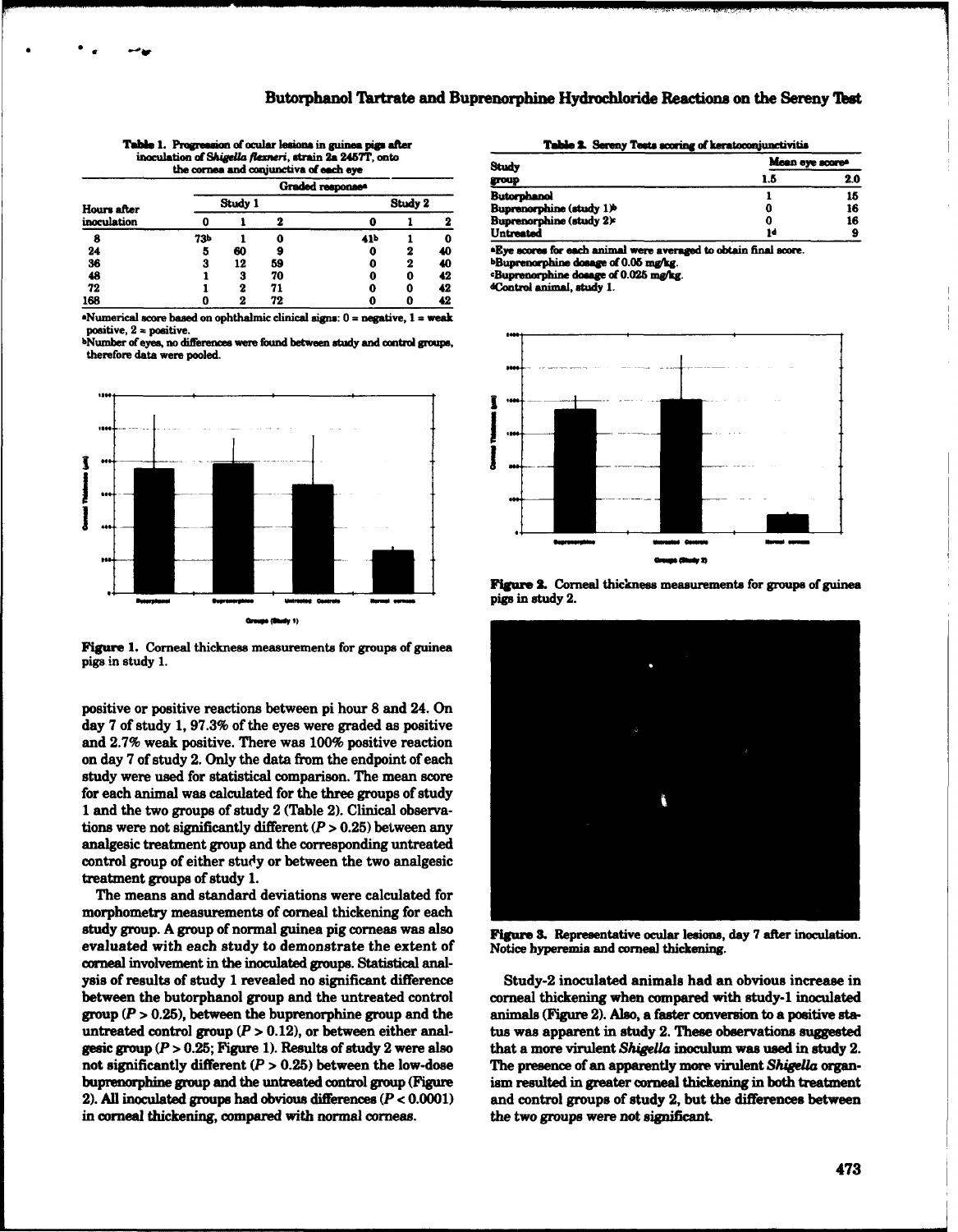The mean individual weight gain (MIWG) varied signifi- **Table .** Mean **indivdual** weight **gain ftguinea pip** cantly between study groups in both study 1 and study 2 (Table 3). The MIWG of the buprenorphine and butorphanol groups of study 1 was less than the MIWG of the untreated control group. The buprenorphine group had the lowest MIWG in study 1. The low-dose buprenorphine group of study 2 also study a study  $\frac{1}{\sqrt{1-\frac{1}{n}}}\sqrt{\frac{1}{n}}$  sMean weight gain  $\pm$  SD, over 7-day study period. had a lower MIWG than the untreated control group. NE **-** not evaluated in study 2. Differences between the MIWG of the buprenorphine group of study 1 and the low-dose buprenorphine group of study 2 were not significant; however, there was a more consistent Buprenorphine hydrochloride is a C-bridged oripavine weight gain in the low-dose group of study 2 as seen by the derived from thebaine (10) and is a partial agonist with high<br>considerably smaller standard deviation (8.34 versus 14.23). The efficity for u-subcless oniste rece

these studies. Some guinea pigs tended to develop a notice-<br>ably heavier buildup of mucopurulent discharge around the sia in a wide number of species with a longer treatment intereye than others. This exudative deposition would often dry val than most other opioid analgesics (12). Butorphanol<br>and lead to the inability of the guinea pig to voluntarily open tartrate a narcotic analgesic is a member o its eye, requiring manual separation of the eyelids to allow threne series. Butorphanol appears to be a partial agonist clinical observations of the cornea and conjunctiva. **Tb** fur- for K-subclass opiate receptors in the central nervous system. ther analyze these findings, any animal that had an inability Because both of these analgesics are also active as an antagto open either eye during the 7-day observation period of onist at the alternate analgesic receptor, they are classified either study was categorized according to type of study group. as agonist-antagonist analgesics (13). The buprenorphine group receiving the recommended dose The clinical observations and subjective morphometry data and the butorphanol group of study **I** had an 88% and 12% obtained in this study support the null hypothesis: that butorincidence of occurrence, respectively. The low-dose buprenor- phanol (0.043 mg/kg) and buprenorphine (0.05 or 0.025 mg/kg) phine group of study 2 had a 25% incidence of occurrence and do not significantly affect the inflammatory process of a posuntreated control animals exhibited a 20% incidence. The itive ST result. The progression of ocular lesions in all groups buprenorphine group receiving the recommended dose in followed documented descriptions of the typical response to study 1 had a significantly higher incidence of occurrence conjunctival inoculation of a naive guinea pig with a virulent than any of the other groups  $(P < 0.001)$ . No difference was Shigella strain. Even with the speculative increase in viru-<br>found between any of the other groups.<br>lence of the organism and greater increase in corneal thick-

guinea pig includes acute edema and a mucopurulent dis- tive comparison of the inflammatory process between groups. charge within 12 hours of inoculation. By pi hour 48, the Morphometry is not usually performed when interpreting ST entire cornea is hazy and quickly becomes totally opacified reactions but was used in this study to confirm the clinical and a heavy fibrin layer is formed over the cornea (Figure 3). observations routinely used to classify each animal's response. Extensive corneal ulceration with purulent debris is seen Logistical considerations must be considered when implewithin 72 hours after inoculation; extensive vascularization menting additional steps to any research protocol. The use followed by severe bleeding can develop as complications (1). of butorphanol on a TID schedule has increased logistical

analgesics are not mentioned; yet pain is clearly associated phine. The BID dosing of buprenorphine appears more reawith keratoconjunctivitis in humans. One study (8) concluded sonably incorporable to protocol design and function. that in eye irritation studies, the use of topical anesthetics The increase in exudative deposition around the eye may increase eye irritation but reduction of volume of test observed in the buprenorphine group of btudy **1** could not be material instilled into the eye can reduce ocular injury while explained by any observed or measured increase in inflammaintaining test sensitivity. No information could be found mation. The exudative deposition did make the ST evaluaconcerning the specific nociceptive neuroanatomic features tion more time-consuming in that the affected eyelids had to of the guinea pig eye, but human pathways are well docu- be manually separated on occasion to allow clinical observamented. In humans, the sensory innervation of the cornea is tions of the conjunctiva and cornea. Fully effective doses of from A-delta and C fibers, which contfibute fine axon termi- opioid analgesics usually cause sedation in humans. Drownals to the basal layer of the corneal epithelium. These end- siness and clouding of the sensorium and mental processes ings are presumably responsible for triggering reflex actions are the most prominent central effects of opioids (14). Most such as blinking as well as transmitting nociceptive impulses individuals can be easily aroused to an alert state. We specto the brain. Pain is characteristic of corneal inflammation ulate that the high incidence of eye closures in the group or injury in humans (9), and we have no objective evidence given the recommended dose of buprenorphine was due to a to suggest that that is not the case in guinea pigs. decrease in normal grooming behavior as a result of a heav-

| Weight $(g)$      |                  |
|-------------------|------------------|
| Study 1           | Study 2          |
| $31.75 \pm 15.87$ | NE               |
| $18.31 \pm 14.23$ | $24.81 \pm 8.34$ |
| $49.20 \pm 12.89$ | $44.80 \pm 4.49$ |
|                   |                  |

affinity for u-subclass opiate receptors in the central nervous An ancillary observation was made during the course of system  $(11)$ . It is increasingly used for pain relief and is one sia in a wide number of species with a longer treatment intertartrate, a narcotic analgesic, is a member of the phenan-

lence of the organism and greater increase in corneal thickening seen in study 2, buprenorphine (0.025 mg/kg) did not Discussion appear to affect the inflammatory response. The morphome-<br>The normal progression of a positive ST result in a naive tric measurements of corneal thickening provided an objectric measurements of corneal thickening provided an objec-

In the literature of experimental models that use the ST, considerations, compared with the BID schedule of buprenor-